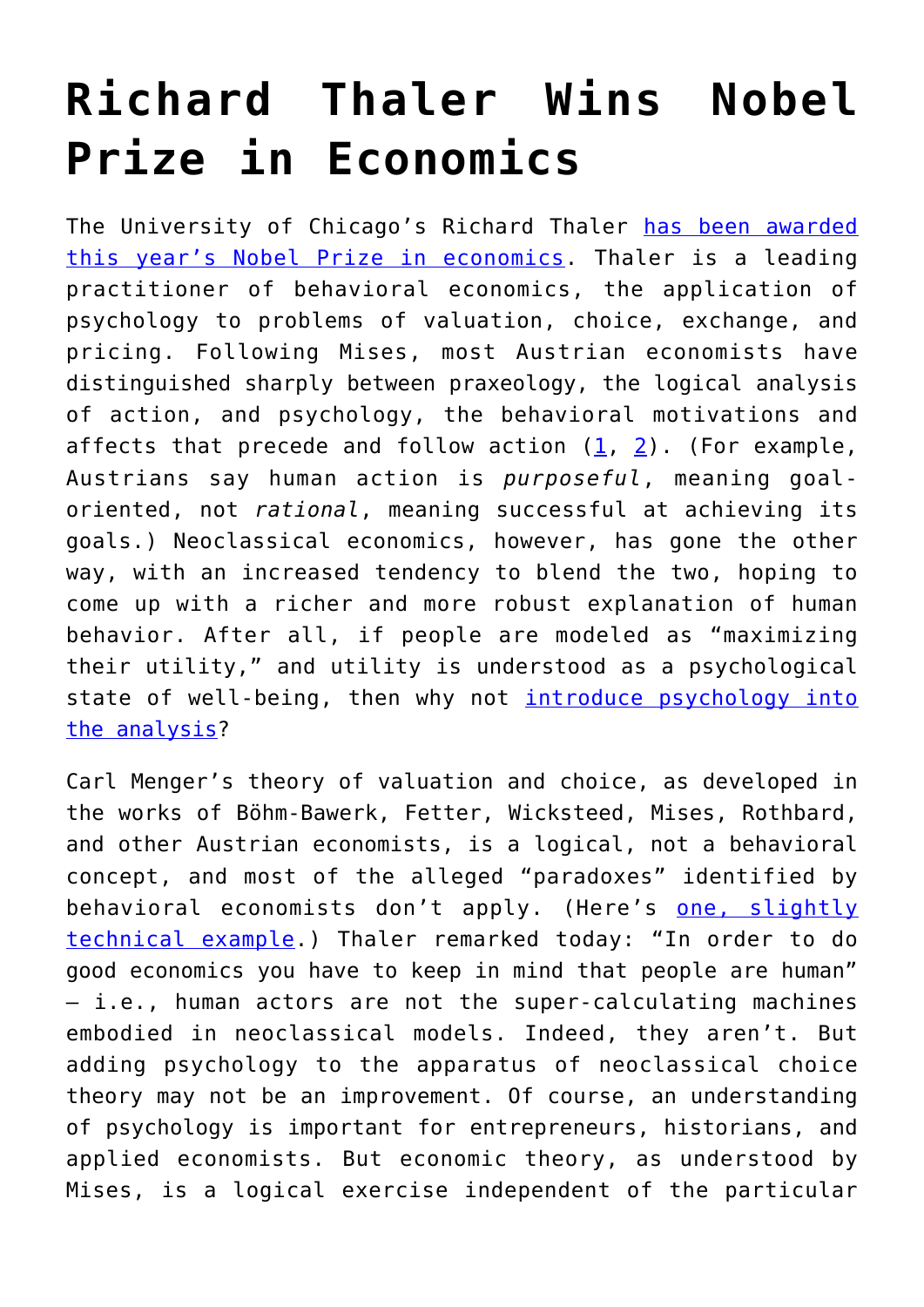psychological motivations of the actors.

Aside from his more technical contributions Thaler is a great popularizer of behavioral economics, especially through his collaborations with Cass Sunstein. Thaler and Sunstein argue that because people behave "irrationally" (i.e., in ways that do not maximize their utility, as understood by neoclassical economics), governments may intervene — not by banning or mandating particular behaviors — but by "nudging" people, gently, in the right direction. (E.g., laws could mandate that supermarkets put healthy food toward the front of the store, that employers automatically enroll employees in retirement savings accounts unless they specifically opt out, and so on.) Thaler and Sunstein even call this "libertarian paternalism," to distinguish it from the more heavy-handed varieties of governmental intervention.

David Gordon has [reviewed their very popular book](https://mises.org/library/nudge-improving-decisions-about-health-wealth-and-happiness-richard-h-thaler-and-sunstein) *[Nudge](https://mises.org/library/nudge-improving-decisions-about-health-wealth-and-happiness-richard-h-thaler-and-sunstein)* and as you might expect — identifies a number of serious problems with the book. (See also [here,](https://mises.org/library/nudge-wrong-direction) [here](https://mises.org/library/cass-sunstein-wants-modify-our-behavior), and [here](https://mises.org/library/behavioral-economics-odds-freedom).) One obvious problem is that the actors who design and implement the behavioral nudges are themselves "irrational," like all human actors, so why would we expect the nudges to improve social outcomes? (Mario Rizzo and Glen Whitman cleverly call this ["The Knowledge Problem of the New Paternalism."](http://digitalcommons.law.byu.edu/cgi/viewcontent.cgi?article=2461&context=lawreview)) I have argued that, more generally, behavioral economics often [repackages simple ideas well-known to applied](https://organizationsandmarkets.com/2010/05/21/does-behavioral-economics-offer-anything-new-and-true/) [economists](https://organizationsandmarkets.com/2010/05/21/does-behavioral-economics-offer-anything-new-and-true/), businesspeople, historians, and so on and treats them as novel and exciting laboratory findings. A fascinating 2014 [essay by Steven Poole](https://aeon.co/essays/we-are-more-rational-than-those-who-nudge-us) points out that most of these findings don't apply to the real world because, among other things, people behave in particular ways in the laboratory, ways that are actually quite "rational." (Even some neoclassical economists [remain unconvinced.](http://www.princeton.edu/~pesendor/mindless.pdf))

On the whole, Austrian economists can be glad that Thaler's Nobel Prize opens the door for conversations about the basic ideas of valuation, choice, and exchange and how we should try